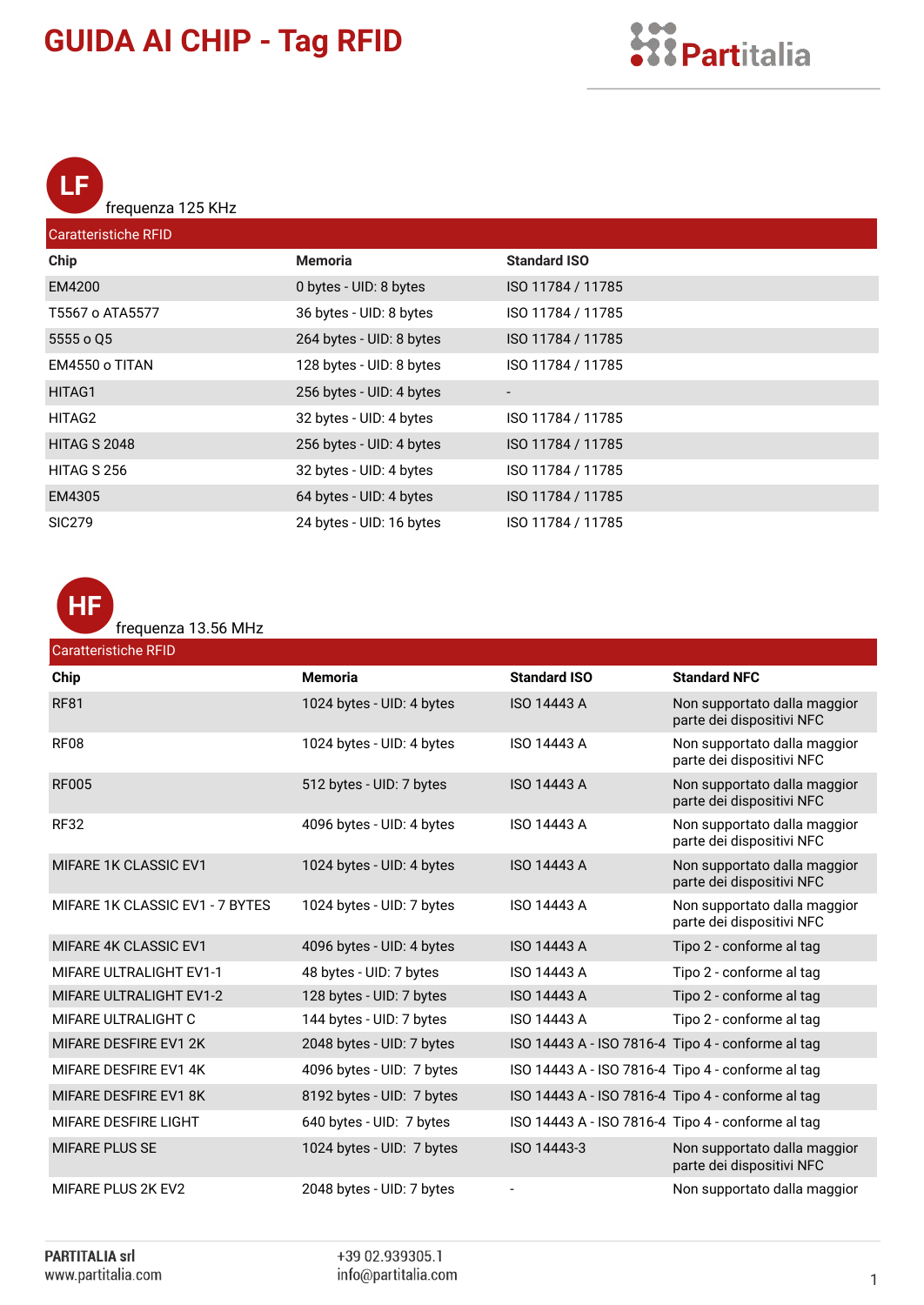

|                       |                           |                                                   | parte dei dispositivi NFC                                 |
|-----------------------|---------------------------|---------------------------------------------------|-----------------------------------------------------------|
| MIFARE PLUS 4K EV2    | 4096 bytes - UID: 7 bytes |                                                   | Non supportato dalla maggior<br>parte dei dispositivi NFC |
| ATC1024-MV110         | 944 bytes - UID: 8 bytes  | ISO 15694                                         | Non supportato dalla maggior<br>parte dei dispositivi NFC |
| ATC256-MV410          | 224 bytes - UID: 8 bytes  | ISO 15694                                         | Non supportato dalla maggior<br>parte dei dispositivi NFC |
| ATC4096-MP331         | 4096 bytes - UID: 7 bytes | ISO 14443 A                                       | Non supportato dalla maggior<br>parte dei dispositivi NFC |
| CTC4096-MP410         | 2984 bytes - UID: 7 bytes | ISO 14443 A                                       | Non supportato dalla maggior<br>parte dei dispositivi NFC |
| CTC4096-MM410         | 2984 bytes - UID: 7 bytes | ISO 15693 - ISO 14443                             | Non supportato dalla maggior<br>parte dei dispositivi NFC |
| EM4233                | 256 bytes - UID: 7 bytes  | ISO 15693 - ISO 18000-3                           | Non supportato dalla maggior<br>parte dei dispositivi NFC |
| <b>ICODE SLIX</b>     | 112 bytes - UID: 8 bytes  | ISO 15693                                         | Tipo 5 - conforme al tag                                  |
| <b>ICODE SLIX2</b>    | 316 bytes - UID: 8 bytes  | ISO 15693                                         | Tipo 5 - conforme al tag                                  |
| <b>ICODE SLIX-S</b>   | 160 bytes - UID: 8 bytes  | ISO 15693                                         | Tipo 5 - conforme al tag                                  |
| <b>ICODE DNA</b>      | 252 bytes - UID: 8 bytes  | ISO 15693                                         | Tipo 5 - conforme al tag                                  |
| MIM1024/PRIME         | 1024 bytes - UID: 8 bytes |                                                   | Non supportato dalla maggior<br>parte dei dispositivi NFC |
| MIM256/PRIME          | 256 bytes - UID: 8 bytes  |                                                   | Non supportato dalla maggior<br>parte dei dispositivi NFC |
| NTAG210               | 48 bytes - UID: 7 bytes   | ISO 14443 A                                       | Tipo 2 - conforme al tag                                  |
| NTAG213               | 144 bytes - UID: 7 bytes  | ISO 14443 A                                       | Tipo 2 - conforme al tag                                  |
| NTAG215               | 508 bytes - UID: 7 bytes  | ISO 14443 A                                       | Tipo 2 - conforme al tag                                  |
| NTAG216               | 888 bytes - UID: 7 bytes  | ISO 14443 A                                       | Tipo 2 - conforme al tag                                  |
| ST25TB512             | 64 bytes - UID: 8 bytes   | <b>ISO 14443 B</b>                                | Tipo 4 - conforme al tag                                  |
| ST25TB04K             | 512 bytes - UID: 8 bytes  | ISO 14443 B                                       | Tipo 4 - conforme al tag                                  |
| ST25TB02K             | 256 bytes - UID: 8 bytes  | ISO 14443 B                                       | Tipo 4 - conforme al tag                                  |
| <b>TAG-IT 256</b>     | 32 bytes - UID: 8 bytes   | ISO 15693                                         | Tipo 5 - conforme al tag                                  |
| TAG-IT 2K             | 256 bytes - UID: 8 bytes  | ISO 15693                                         | Tipo 5 - conforme al tag                                  |
| <b>FM11RF08 o F08</b> | 0 bytes - UID: 0 bytes    | ISO 14443 A                                       | Non supportato dalla maggior<br>parte dei dispositivi NFC |
| MIFARE DESFIRE EV2 2K | 2048 bytes - UID: 7 bytes | ISO 14443 A - ISO 7816-4 Tipo 4 - conforme al tag |                                                           |
| MIFARE DESFIRE EV2 4K | 4096 bytes - UID: 7 bytes | ISO 14443 A - ISO 7816-4 Tipo 4 - conforme al tag |                                                           |
| MIFARE DESFIRE EV2 8K | 8192 bytes - UID: 7 bytes | ISO 14443 A - ISO 7816-4 Tipo 4 - conforme al tag |                                                           |
| NTAG212               | 128 bytes - UID: 7 bytes  | <b>ISO 14443 A</b>                                | Tipo 2 - conforme al tag                                  |
| NTAG213 TT TAG TAMPER | 144 bytes - UID: 7 bytes  | ISO 14443 A                                       | Tipo 2 - conforme al tag                                  |
| NTAG413 DNA           | 144 bytes - UID: 7 bytes  | ISO 14443 - ISO 18092                             | Tipo 4 - conforme al tag                                  |
| NTAG424 DNA           | 207 bytes - UID: 7 bytes  | ISO 14443 A                                       | Tipo 4 - conforme al tag                                  |
| MIFARE DESFIRE EV3 2K | 2048 bytes - UID: 7 bytes | ISO 14443 A - ISO 7816-4 Tipo 4 - conforme al tag |                                                           |
| MIFARE DESFIRE EV3 4K | 4096 bytes - UID: 7 bytes | ISO 14443 A - ISO 7816-4 Tipo 4 - conforme al tag |                                                           |
| MIFARE DESFIRE EV3 8K | 8192 bytes - UID: 7 bytes | ISO 14443 A - ISO 7816-4 Tipo 4 - conforme al tag |                                                           |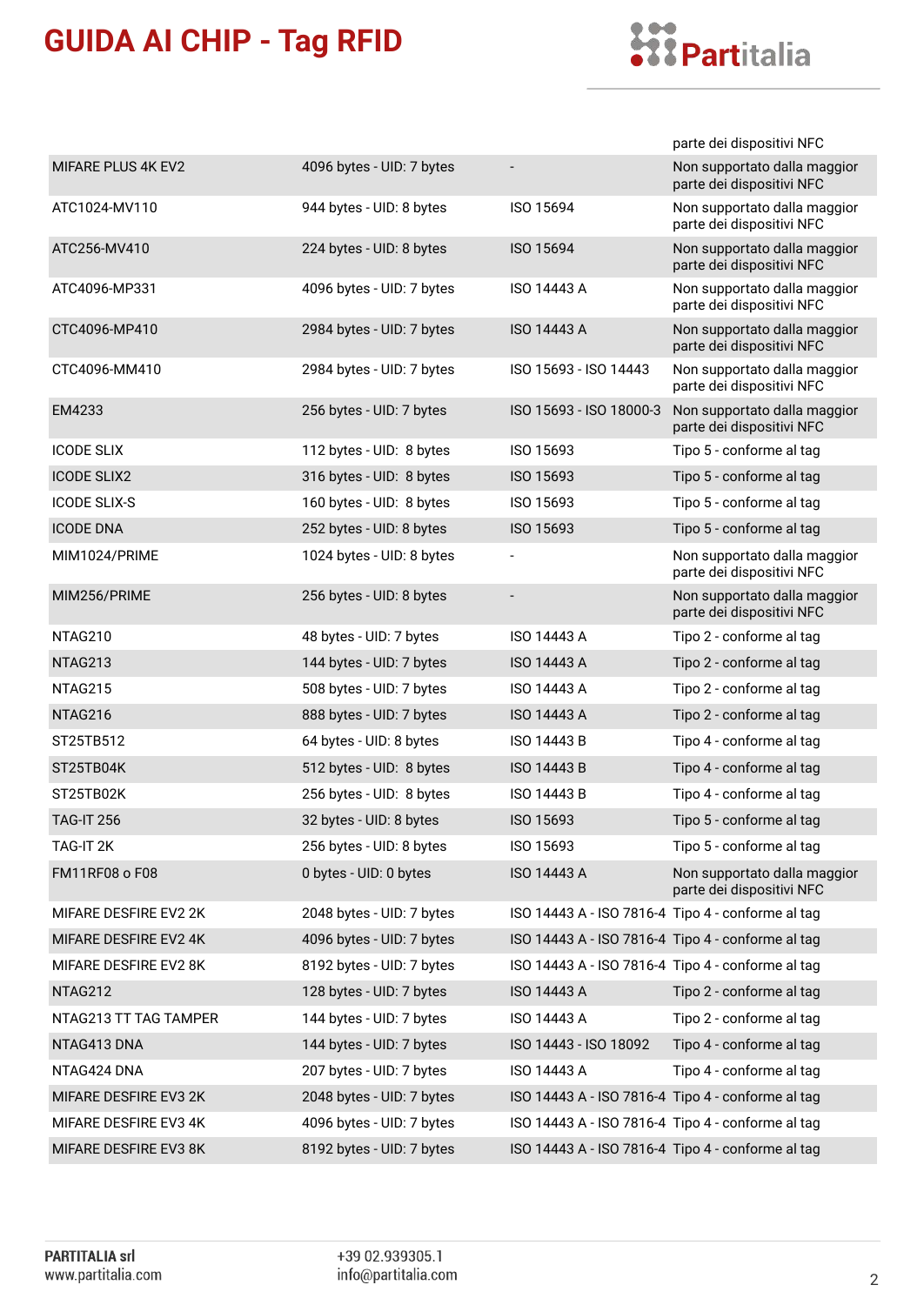



Caratteristiche RFID

#### frequenza europea (UE) 868 MHz - frequenza statunitense (US) 920 MHz

| Chip               | <b>Memoria</b>                            | <b>Standard ISO</b>              |
|--------------------|-------------------------------------------|----------------------------------|
| HIGGS3             | 64 bytes - UID: 8 bytes - EPC: 60 bytes   | ISO 18000-6C / EPC Class 1 Gen 2 |
| UCODE GL2IL        | 0 bytes - UID: 8 bytes - EPC: 16 bytes    | ISO 18000-6C / EPC Class 1 Gen 2 |
| UCODE G2IM         | 80 bytes - UID: 12 bytes - EPC: 32 bytes  | ISO 18000-6C / EPC Class 1 Gen 2 |
| UCODE8             | 0 bytes - UID: 12 bytes - EPC: 16 bytes   | ISO 18000-6C / EPC Class 1 Gen 2 |
| UCODE8 M           | 4 bytes - UID: 12 bytes - EPC: 16 bytes   | ISO 18000-6C / EPC Class 1 Gen 2 |
| UCODE7             | 4 bytes - UID: 12 bytes - EPC: 16 bytes   | ISO 18000-6C / EPC Class 1 Gen 2 |
| MONZA R6           | 0 bytes - UID: 12 bytes - EPC: 12 bytes   | ISO 18000-6C / EPC Class 1 Gen 2 |
| MONZA R6A          | 0 bytes - UID: 12 bytes - EPC: 12 bytes   | ISO 18000-63/ EPC Gen 2 V2       |
| <b>MONZA R6B</b>   | 0 bytes - UID: 12 bytes - EPC: 12 bytes   | ISO 18000-63/ EPC Gen 2 V2       |
| MONZA R6P          | 8 bytes - UID: 12 bytes - EPC: 16 bytes   | ISO 18000-6C/ EPC Gen 2 V2       |
| MONZA R5           | 0 bytes - UID: 16 bytes - EPC: 16 bytes   | ISO 18000-63/ EPC Gen 2 V2       |
| MONZA 4D           | 4 bytes - UID: 12 bytes - EPC: 16 bytes   | ISO 18000-6C / EPC Class 1 Gen 2 |
| MONZA 4E           | 16 bytes - UID: 12 bytes - EPC: 62 bytes  | ISO 18000-6C / EPC Class 1 Gen 2 |
| MONZA 4QT          | 64 bytes - UID: 12 bytes - EPC: 16 bytes  | ISO 18000-63 / EPC Class 1 Gen 2 |
| <b>UCODE DNA</b>   | 384 bytes - UID: 12 bytes - EPC: 56 bytes | ISO 18000-6C / EPC Class 1 Gen 2 |
| <b>UCODE CITY</b>  | 128 bytes - UID: 12 bytes - EPC: 28 bytes | ISO 18000-6C / EPC Class 1 Gen 2 |
| <b>UCODE TRACK</b> | 32 bytes - UID: 12 bytes - EPC: 56 bytes  | ISO 18000-6C / EPC Class 1 Gen 2 |
| HIGGS4             | 16 bytes - UID: 8 bytes - EPC: 16 bytes   | ISO 18000-6C / EPC Class 1 Gen2  |
| HIGGS3 US          | 64 bytes - UID: 8 bytes - EPC: 60 bytes   | ISO 18000-6C / EPC Class 1 Gen 2 |
| MONZA R6P US       | 8 bytes - UID: 12 bytes - EPC: 16 bytes   | ISO 18000-6C / EPC Gen 2 V2      |
| HIGGS4 US          | 16 bytes - UID: 8 bytes - EPC: 16 bytes   | ISO 18000-6C / EPC Class 1 Gen 2 |
| MONZA 4D US        | 4 bytes - UID: 12 bytes - EPC: 16 bytes   | ISO 18000-6C / EPC Class 1 Gen 2 |
| <b>MONZA R6 US</b> | 0 bytes - UID: 12 bytes - EPC: 12 bytes   | ISO 18000-6C / EPC Class 1 Gen 2 |
| <b>UCODE8 US</b>   | 0 bytes - UID: 12 bytes - EPC: 16 bytes   | ISO 18000-6C / EPC Class 1 Gen 2 |
| <b>UCODE7 US</b>   | 4 bytes - UID: 12 bytes - EPC: 16 bytes   | ISO 18000-6C / EPC Class 1 Gen 2 |
| HIGGS9             | 86 bytes - UID: 6 bytes - EPC: 62 bytes   | ISO 18000-6C / EPC Class 1 Gen 2 |
| KX2005XG-B         | 164 bytes - UID: 24 bytes - EPC: 30 bytes | ISO 18000-6C / EPC Class 1 Gen 2 |
| MONZA M730         | 0 bytes - UID: 12 bytes - EPC: 16 bytes   | ISO 18000-63 standard            |
| MONZA M750         | 4 bytes - UID: 12 bytes - EPC: 14 bytes   | ISO 18000-6C / EPC Class 1 Gen 2 |
| UCODE 9            | 0 bytes - UID: 12 bytes - EPC: 12 bytes   | ISO 18000-63 / EPC Class 1 Gen 2 |